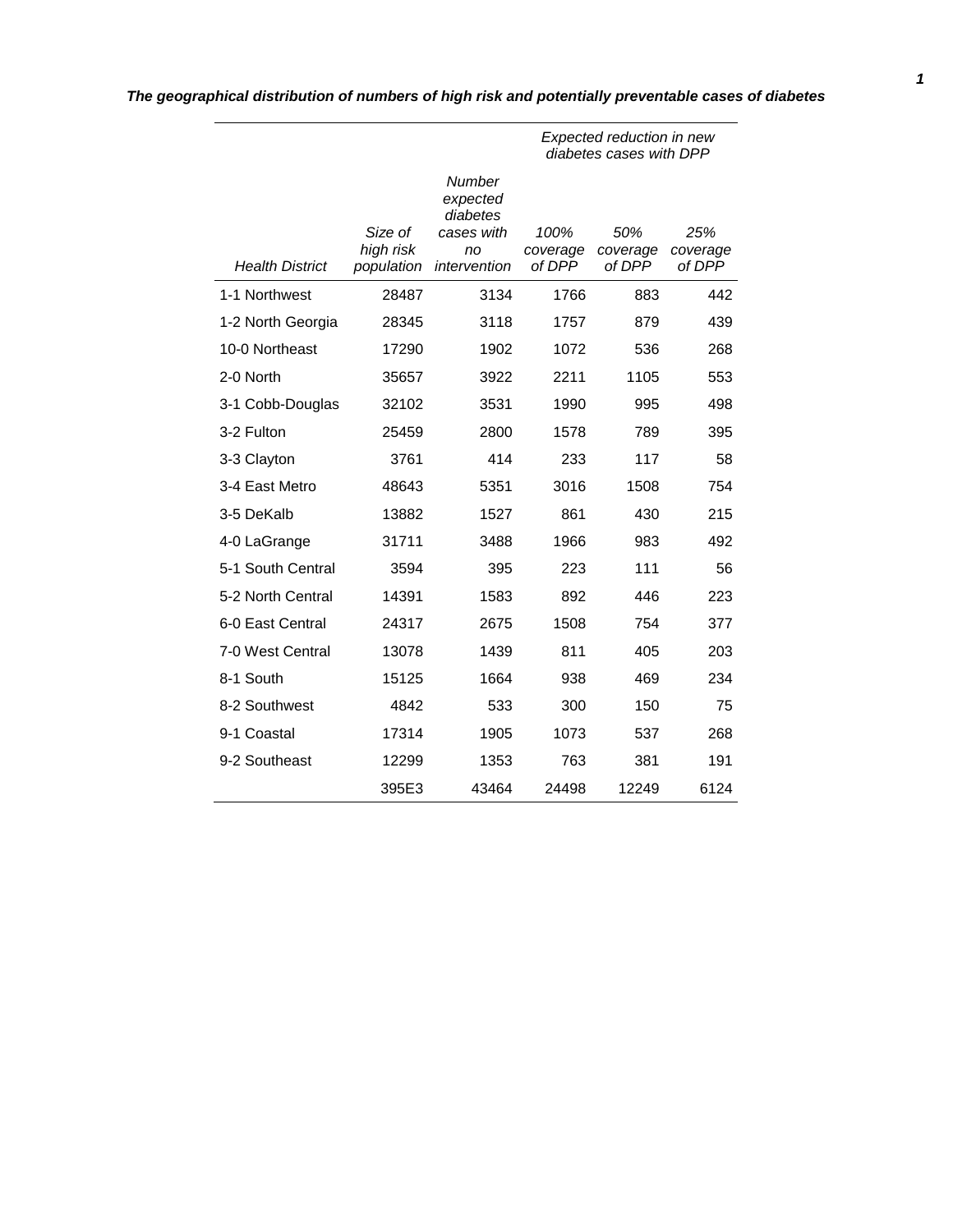High Risk for Diabetes, %

3% - 5%  $-6% - 6%$  $-6% - 7%$ 8% - 9%  $-9% - 11%$  $-12% - 12%$ 

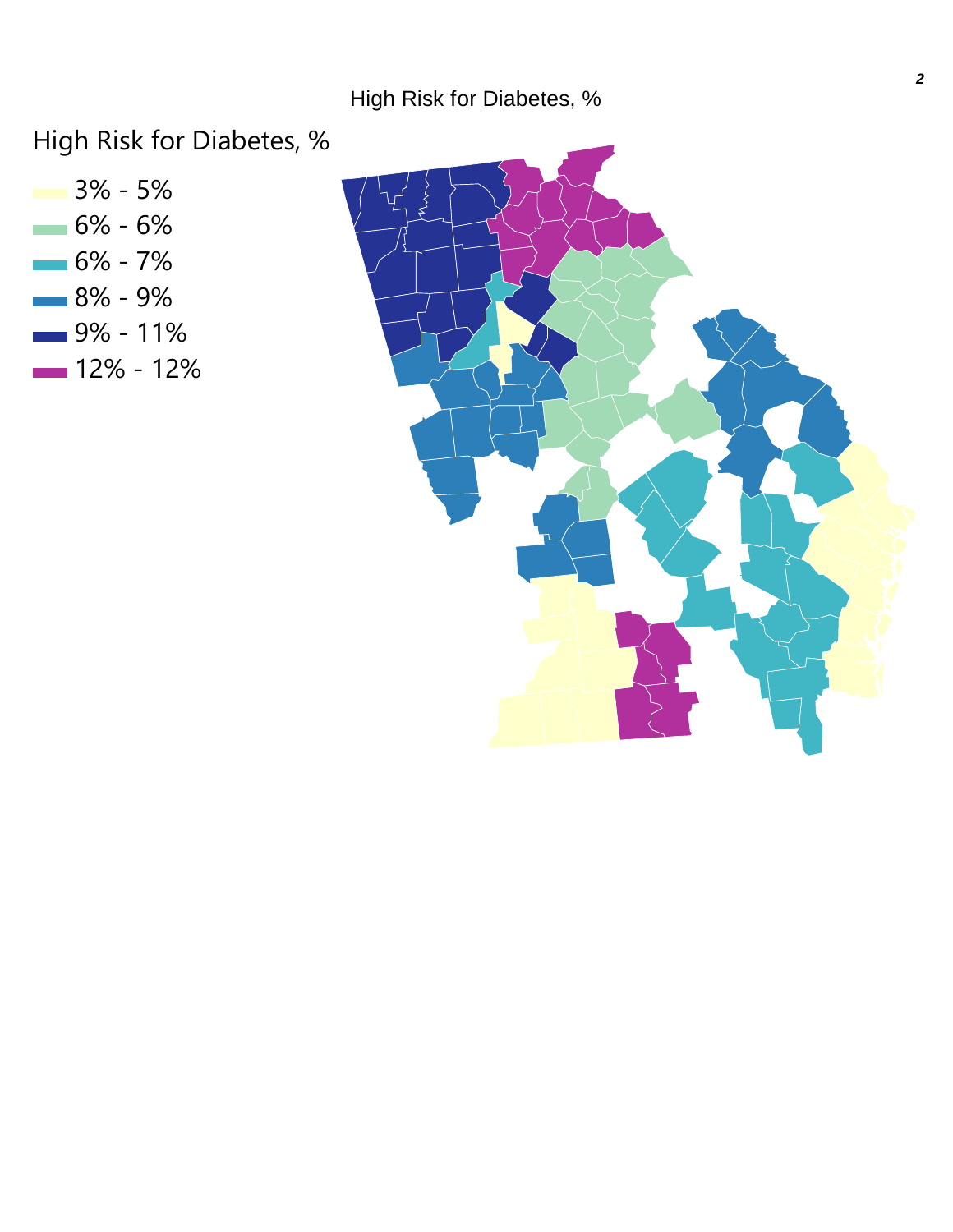# *DPP Programs in Georgia*

| County   | City            | Program                                                         |
|----------|-----------------|-----------------------------------------------------------------|
| Carroll  | Carrollton      | <b>Tanner Medical Center/Carrollton</b>                         |
|          | Villa Rica      | Tanner Medical Center/Villa Rica                                |
| Catoosa  | Ringgold        | North Georgia Community YMCA                                    |
| Chatham  | Savannah        | St. Joseph's/Candler Diabetes Management                        |
| Cobb     | Marietta        | <b>Cheerful Habits LLC</b>                                      |
|          | Powder Springs  | Lakeview Seventh Day Adventist Church                           |
|          | Marietta        | McCleskey-East Cobb YMCA                                        |
|          | Marietta        | Northeast Cobb YMCA                                             |
|          | Kennesaw        | Northwest YMCA                                                  |
| Coweta   | Newnan          | Summit Family YMCA                                              |
| DeKalb   | Atlanta         | Cowart-Ashford Dunwoody YMCA                                    |
|          | Decatur         | Decatur Family YMCA                                             |
|          | Atlanta         | East Lake Branch YMCA                                           |
|          | Decatur         | Midha Medical Clinic                                            |
|          | Stone Mountain  | Wade Walker Park YMCA                                           |
| Douglas  | Douglasville    | New South Development Corporation                               |
| Floyd    | Rome            | Diabetes Education Department-Floyd Diabetes Prevention Program |
|          | Rome            | <b>Floyd Medical Center</b>                                     |
| Fulton   | Atlanta         | Andrew and Walter Young Family YMCA                             |
|          | Atlanta         | <b>Buckhead Functional Medicine</b>                             |
|          | Atlanta         | Carl E. Sanders Family YMCA at Buckhead                         |
|          | Atlanta         | <b>Collier Heights Recreation Center</b>                        |
|          | Roswell         | Integrative CAP Health Practices LLC                            |
|          | Atlanta         | Providence Missionary Baptist Church                            |
|          | Atlanta         | The Villages at Carver Family YMCA                              |
|          | Atlanta         | <b>Thrive Now Nutrition</b>                                     |
| Gwinnett | Lawrenceville   | J. M. Tull-Gwinnett Family YMCA                                 |
|          | <b>Norcross</b> | Robert D. Fowler Family YMCA                                    |
| Hall     | Gainesville     | JA Walters YMCA - Northeast Georgia Medical Center              |
| Lowndes  | Valdosta        | <b>Barnes Healthcare Services</b>                               |
| Muscogee | Columbus        | Midtown Medical Center Conference Center                        |
| Thomas   | Thomasville     | Thrive Physical Therapy and Fitness                             |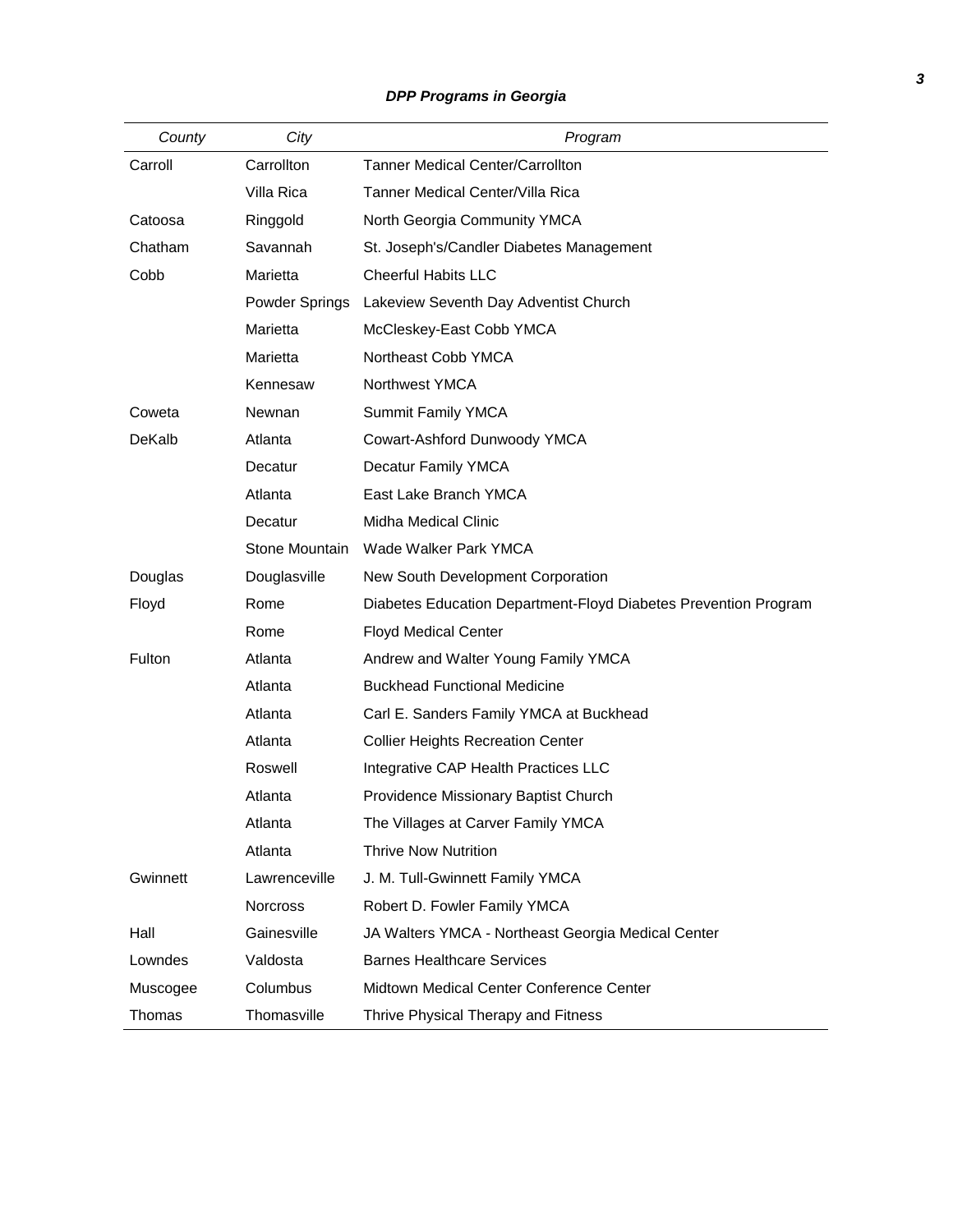% Diabetes Discharges, 20-44y

 $\blacksquare$  0.0 - 1.1  $- 1.1 - 1.8$  $- 1.8 - 2.3$  $-2.3 - 2.9$  $-3.0 - 3.9$  $- 3.9 - 10.9$ 

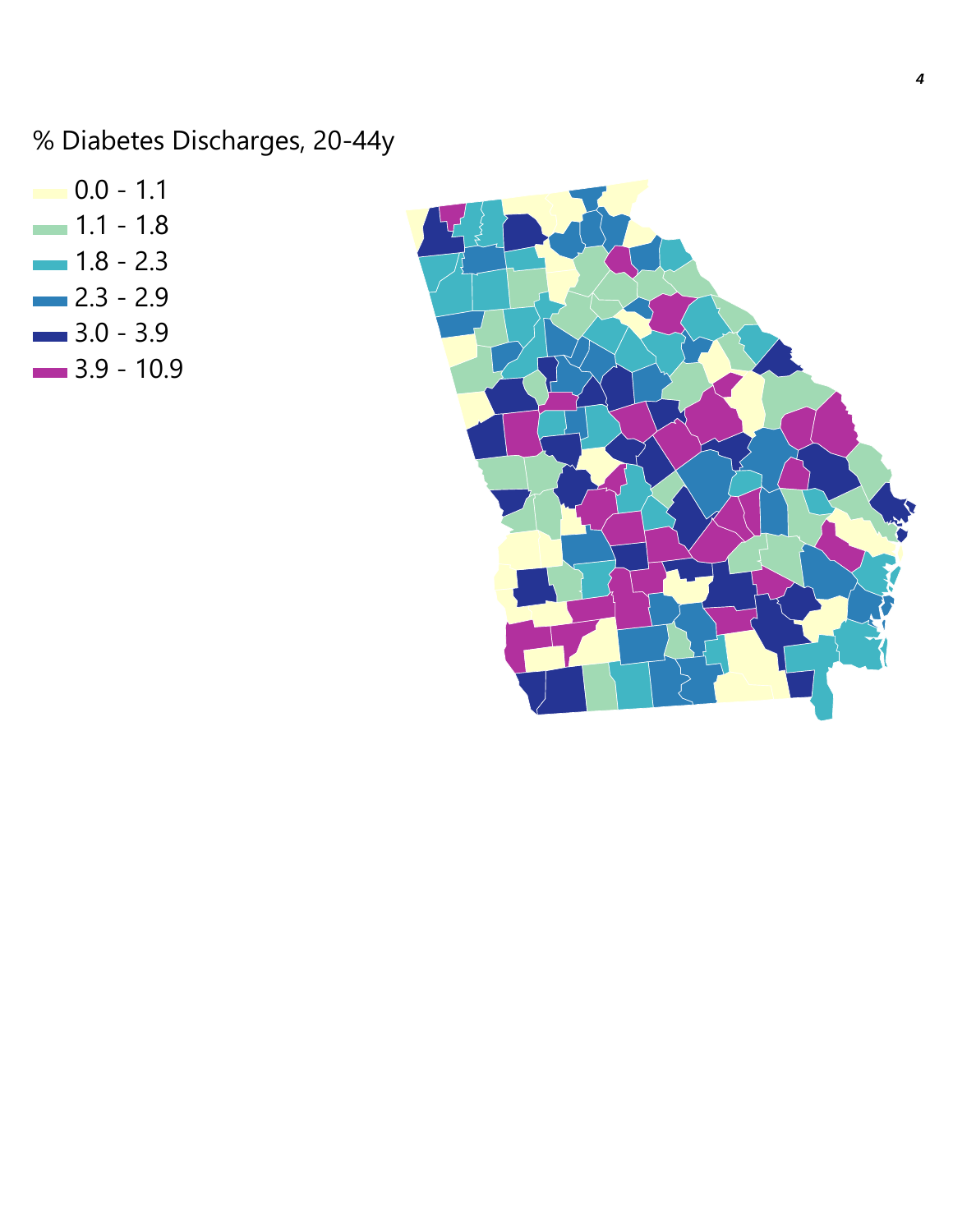% Diabetes Discharges, 45-64y

- $0.0 2.1$
- $-2.1 2.5$
- $-2.5 2.8$
- $-2.9 3.2$
- $-3.3 3.8$  $-3.8 - 7.2$

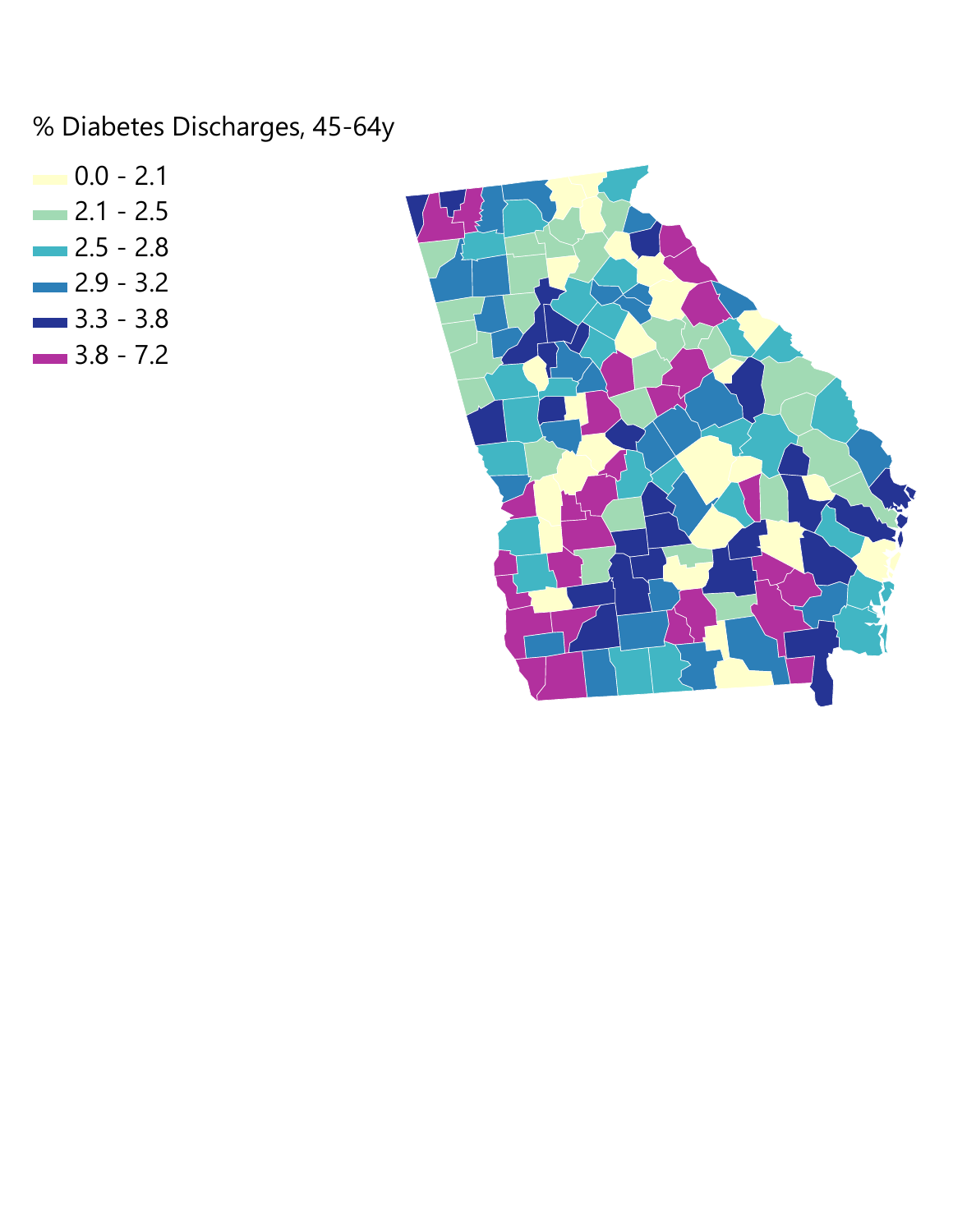% Hypertension Discharges, 20-44y

- $0.0 0.0$
- $0.1 0.3$
- $-0.3 0.5$
- $0.5 0.8$
- $0.8 1.1$
- $-1.1 4.0$

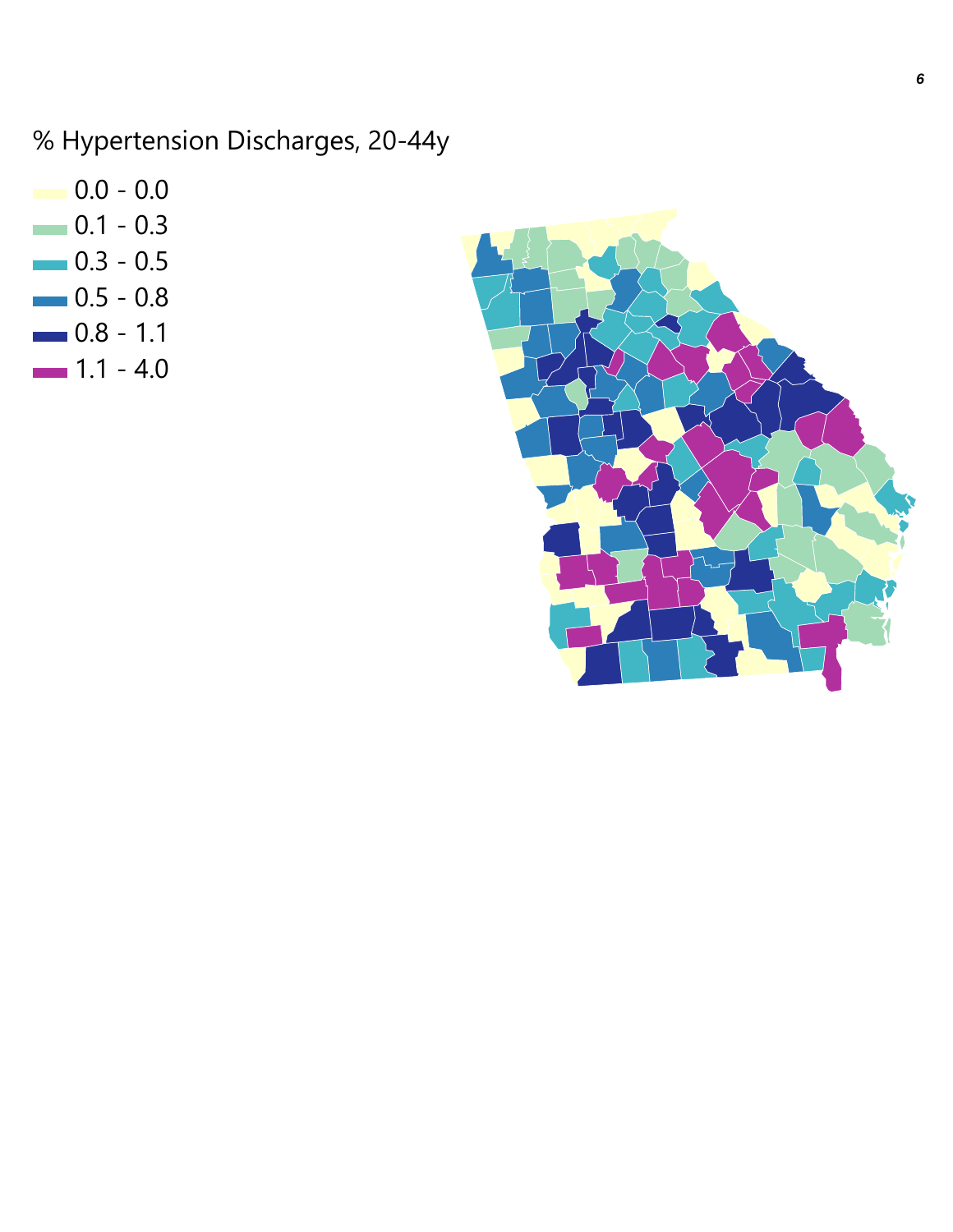% Hypertension Discharges, 45-64y

- $0.0 0.4$  $0.4 - 0.7$
- $-0.7 0.9$
- $0.9 1.2$
- $1.2 1.7$
- $1.7 3.4$

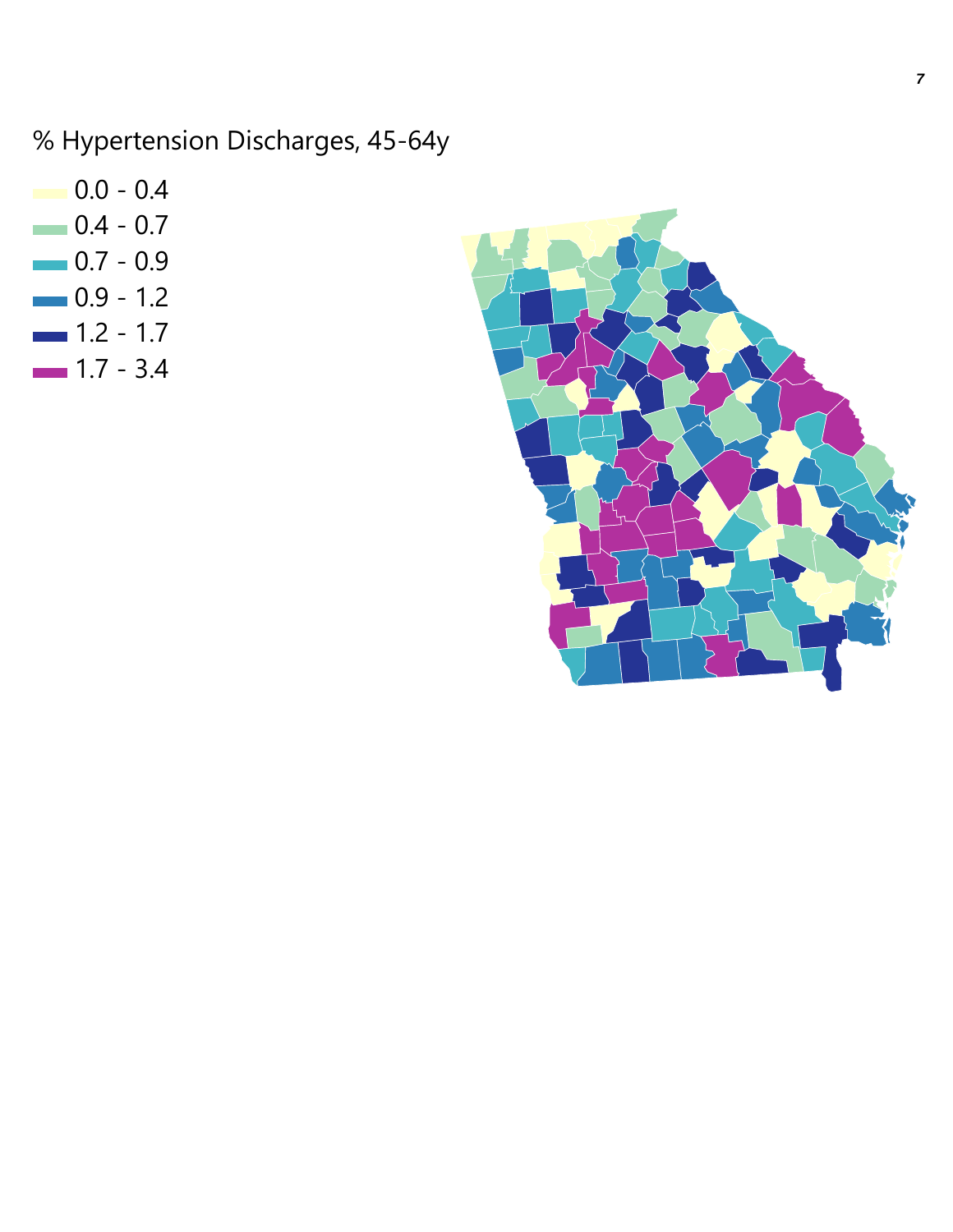| County         | <b>Adult</b><br>obesity,<br>% | <b>Diabetes</b><br>Hospitalizations,<br>$20 - 44y$ | <b>Diabetes</b><br>Hospitalizations,<br>$45-64y$ | Hypertension<br>Hospitalizations,<br>$20-44y$ | Hypertension<br>hospitalizations,<br>45-64y Score | Risk | Number<br>of DPP<br>programs<br>in county |
|----------------|-------------------------------|----------------------------------------------------|--------------------------------------------------|-----------------------------------------------|---------------------------------------------------|------|-------------------------------------------|
| Macon          | 36.4                          | 3.9                                                | 5.8                                              | 1.1                                           | 1.9                                               | 20   | 0                                         |
| Peach          | 34.4                          | 5.0                                                | 4.9                                              | 1.7                                           | 2.4                                               | 20   | $\mathbf 0$                               |
| Dougherty      | 34.4                          | 5.4                                                | 3.7                                              | 1.4                                           | 1.9                                               | 19   | $\pmb{0}$                                 |
| Turner         | 34.6                          | 6.5                                                | 3.7                                              | 1.4                                           | 1.1                                               | 19   | $\pmb{0}$                                 |
| Clayton        | 38.0                          | 3.5                                                | 3.3                                              | 1.1                                           | 1.9                                               | 18   | $\pmb{0}$                                 |
| Worth          | 36.7                          | 5.2                                                | 3.7                                              | 1.9                                           | 1.1                                               | 18   | $\pmb{0}$                                 |
| <b>Bibb</b>    | 31.3                          | 3.5                                                | 3.7                                              | 1.2                                           | 1.8                                               | 17   | $\pmb{0}$                                 |
| Dooly          | 34.7                          | 7.5                                                | 2.4                                              | 1.1                                           | 2.2                                               | 17   | 0                                         |
| Wilkinson      | 34.5                          | 7.6                                                | 2.9                                              | 1.7                                           | 1.2                                               | 17   | $\pmb{0}$                                 |
| Bacon          | 32.7                          | 4.7                                                | 5.3                                              | 0.3                                           | 1.7                                               | 16   | $\pmb{0}$                                 |
| <b>Baldwin</b> | 36.8                          | 3.0                                                | 4.8                                              | 1.0                                           | 1.1                                               | 16   | $\mathbf 0$                               |
| Crisp          | 31.1                          | 3.1                                                | 3.6                                              | 1.0                                           | 1.8                                               | 16   | $\mathbf 0$                               |
| Early          | 31.5                          | 4.2                                                | 5.1                                              | 0.5                                           | 1.9                                               | 16   | $\mathbf 0$                               |
| Rockdale       | 36.0                          | 2.7                                                | 3.7                                              | 1.1                                           | 1.0                                               | 16   | 0                                         |
| Screven        | 33.0                          | 5.7                                                | 2.5                                              | 1.7                                           | 1.7                                               | 16   | $\pmb{0}$                                 |
| Spalding       | 32.4                          | 4.3                                                | 2.7                                              | 0.9                                           | 1.7                                               | 16   | $\pmb{0}$                                 |
| Sumter         | 32.7                          | 2.9                                                | 4.0                                              | 0.5                                           | 2.1                                               | 16   | $\pmb{0}$                                 |
| Coffee         | 34.8                          | 3.7                                                | 3.6                                              | 0.8                                           | 0.8                                               | 15   | $\pmb{0}$                                 |
| Jasper         | 29.3                          | 3.9                                                | 4.3                                              | 0.6                                           | 1.3                                               | 15   | $\pmb{0}$                                 |
| Laurens        | 36.2                          | 2.9                                                | 1.9                                              | 1.3                                           | 1.8                                               | 15   | $\pmb{0}$                                 |
| Monroe         | 31.9                          | 2.0                                                | 3.8                                              | 1.1                                           | 1.3                                               | 15   | $\pmb{0}$                                 |
| Richmond       | 34.1                          | 3.5                                                | 2.6                                              | 1.0                                           | 1.8                                               | 15   | $\pmb{0}$                                 |
| Terrell        | 31.6                          | $1.8\,$                                            | 4.2                                              | 2.1                                           | 2.1                                               | 15   | 0                                         |
| <b>Tift</b>    | 34.0                          | 2.4                                                | 3.2                                              | 1.3                                           | 1.5                                               | 15   | $\pmb{0}$                                 |
| Ware           | 35.5                          | 3.3                                                | 4.1                                              | 0.5                                           | 0.8                                               | 15   | $\pmb{0}$                                 |
| Ben            | 35.3                          | 3.0                                                | 2.2                                              | 0.6                                           | 1.4                                               | 14   | $\pmb{0}$                                 |
| Colquitt       | 35.2                          | 2.8                                                | 3.0                                              | 0.8                                           | 0.7                                               | 14   | $\pmb{0}$                                 |
| Decatur        | 30.0                          | 3.1                                                | 4.7                                              | 0.9                                           | 1.2                                               | 14   | $\pmb{0}$                                 |
| Douglas        | 32.3                          | 2.6                                                | 2.9                                              | 0.8                                           | 1.7                                               | 14   | 1                                         |
| Lowndes        | 31.3                          | 2.8                                                | 2.9                                              | 1.0                                           | 2.2                                               | 14   | 1                                         |
| Meriweth       | 34.6                          | 6.6                                                | 2.7                                              | 1.0                                           | 0.7                                               | 14   | $\pmb{0}$                                 |
| Randolph       | 33.7                          | 3.1                                                | 2.5                                              | 1.3                                           | 1.3                                               | 14   | $\pmb{0}$                                 |
| Troup          | 30.0                          | 3.7                                                | 3.4                                              | 0.7                                           | 1.3                                               | 14   | $\pmb{0}$                                 |
| Walker         | 32.1                          | 3.9                                                | 4.1                                              | 0.6                                           | 0.6                                               | 14   | $\pmb{0}$                                 |
| Atkinson       | 35.3                          | 6.4                                                | 2.4                                              | 0.4                                           | $1.0$                                             | 13   | $\pmb{0}$                                 |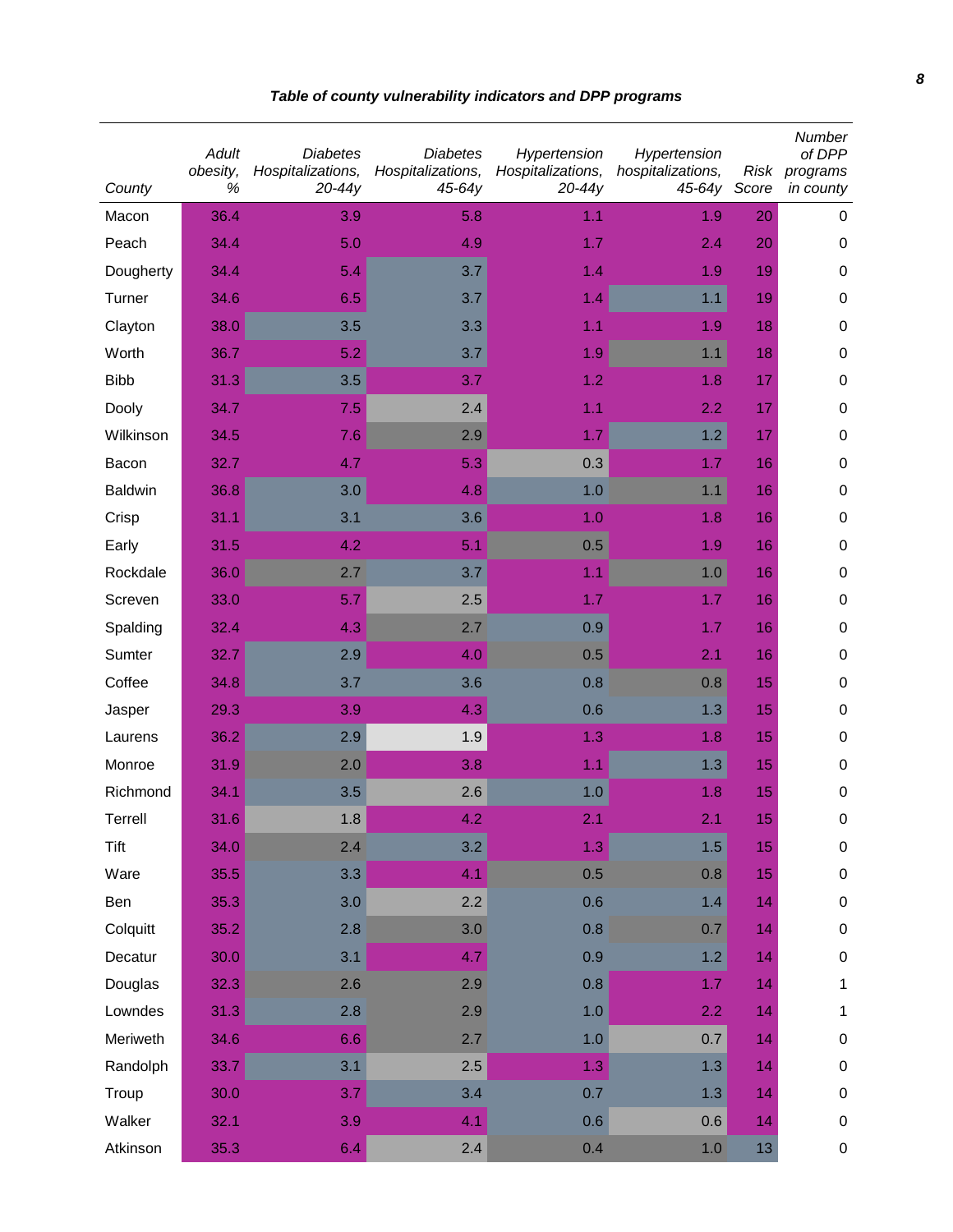| County        | <b>Adult</b><br>obesity,<br>$\%$ | <b>Diabetes</b><br>Hospitalizations,<br>$20-44y$ | <b>Diabetes</b><br>Hospitalizations,<br>$45-64y$ | Hypertension<br>Hospitalizations,<br>$20-44y$ | Hypertension<br>hospitalizations,<br>45-64y Score | Risk | Number<br>of DPP<br>programs<br>in county |
|---------------|----------------------------------|--------------------------------------------------|--------------------------------------------------|-----------------------------------------------|---------------------------------------------------|------|-------------------------------------------|
| <b>Barrow</b> | 34.6                             | 1.5                                              | 3.1                                              | 0.5                                           | 1.2                                               | 13   | $\mathbf 0$                               |
| <b>Bartow</b> | 35.2                             | 2.1                                              | 2.9                                              | 0.6                                           | 1.2                                               | 13   | $\mathbf 0$                               |
| Charlton      | 32.0                             | 1.9                                              | 3.6                                              | 1.9                                           | 1.2                                               | 13   | 0                                         |
| Hancock       | 31.2                             | 1.6                                              | 4.9                                              | 0.5                                           | 2.7                                               | 13   | 0                                         |
| Henry         | 33.1                             | 2.5                                              | 3.1                                              | 0.7                                           | 1.1                                               | 13   | 0                                         |
| Jefferso      | 35.3                             | 1.0                                              | 3.6                                              | 1.0                                           | 0.9                                               | 13   | 0                                         |
| Johnson       | 34.0                             | 3.1                                              | 2.8                                              | 0.4                                           | 1.1                                               | 13   | 0                                         |
| McDuffie      | 33.4                             | 1.7                                              | 2.8                                              | 1.2                                           | 1.3                                               | 13   | 0                                         |
| Newton        | 32.9                             | 2.3                                              | 2.8                                              | 0.7                                           | 1.3                                               | 13   | $\pmb{0}$                                 |
| Washingt      | 32.2                             | 6.5                                              | 3.1                                              | 1.0                                           | 0.4                                               | 13   | $\pmb{0}$                                 |
| Wheeler       | 31.9                             | 8.0                                              | 2.8                                              | 1.2                                           | 0.6                                               | 13   | $\pmb{0}$                                 |
| Wilcox        | 31.5                             | 5.1                                              | 3.5                                              | 0.0                                           | 1.8                                               | 13   | $\pmb{0}$                                 |
| Wilkes        | 32.9                             | 2.2                                              | 6.8                                              | 2.2                                           | 0.3                                               | 13   | $\pmb{0}$                                 |
| Berrien       | 34.7                             | 2.3                                              | 6.3                                              | 0.0                                           | 0.9                                               | 12   | $\pmb{0}$                                 |
| <b>Burke</b>  | 32.0                             | 1.7                                              | 2.4                                              | 1.1                                           | 1.8                                               | 12   | $\pmb{0}$                                 |
| Chatham       | 31.3                             | 3.2                                              | 3.4                                              | 0.5                                           | 1.0                                               | 12   | $\mathbf{1}$                              |
| Clarke        | 25.3                             | 2.8                                              | 3.0                                              | 0.9                                           | 1.6                                               | 12   | $\pmb{0}$                                 |
| Cook          | 31.4                             | 1.6                                              | 4.9                                              | 0.9                                           | 0.9                                               | 12   | $\pmb{0}$                                 |
| DeKalb        | 27.3                             | 2.3                                              | 3.6                                              | 0.9                                           | 1.7                                               | 12   | 5                                         |
| Elbert        | 31.1                             | 1.3                                              | 4.5                                              | 0.4                                           | 1.2                                               | 12   | 0                                         |
| Fulton        | 23.9                             | 2.1                                              | 3.4                                              | 0.8                                           | 1.7                                               | 12   | 8                                         |
| Jenkins       | 29.9                             | 10.9                                             | 2.4                                              | 2.3                                           | 0.8                                               | 12   | $\pmb{0}$                                 |
| Long          | 31.4                             | 8.2                                              | 2.6                                              | 0.0                                           | 1.7                                               | 12   | $\pmb{0}$                                 |
| Mitchell      | 33.6                             | 1.1                                              | 3.5                                              | 0.9                                           | 1.4                                               | 12   | $\pmb{0}$                                 |
| Montgome      | 36.2                             | 4.2                                              | 4.1                                              | 0.0                                           | 0.0                                               | 12   | $\pmb{0}$                                 |
| Treutlen      | 32.9                             | 2.0                                              | 1.2                                              | 2.7                                           | 1.2                                               | 12   | $\pmb{0}$                                 |
| Walton        | 34.4                             | 1.9                                              | 2.7                                              | 0.4                                           | 0.9                                               | 12   | $\pmb{0}$                                 |
| <b>Brooks</b> | 33.5                             | 2.3                                              | 2.7                                              | 0.5                                           | 1.0                                               | 11   | $\pmb{0}$                                 |
| Candler       | 30.3                             | 5.4                                              | 3.7                                              | 0.3                                           | 1.1                                               | 11   | $\pmb{0}$                                 |
| Grady         | 33.0                             | 1.3                                              | 3.0                                              | 0.5                                           | 1.4                                               | 11   | $\pmb{0}$                                 |
| Houston       | 31.0                             | 1.9                                              | 2.7                                              | 0.9                                           | 1.5                                               | 11   | $\pmb{0}$                                 |
| Liberty       | 34.9                             | 1.0                                              | 3.8                                              | 0.2                                           | 1.1                                               | 11   | $\pmb{0}$                                 |
| Thomas        | 34.0                             | 2.2                                              | 2.5                                              | 0.7                                           | 1.1                                               | 11   | $\mathbf{1}$                              |
| Toombs        | 31.5                             | 2.9                                              | 2.4                                              | 0.3                                           | 2.4                                               | 11   | $\pmb{0}$                                 |
| Twiggs        | 32.8                             | 3.2                                              | 3.0                                              | 0.4                                           | 0.6                                               | $11$ | $\pmb{0}$                                 |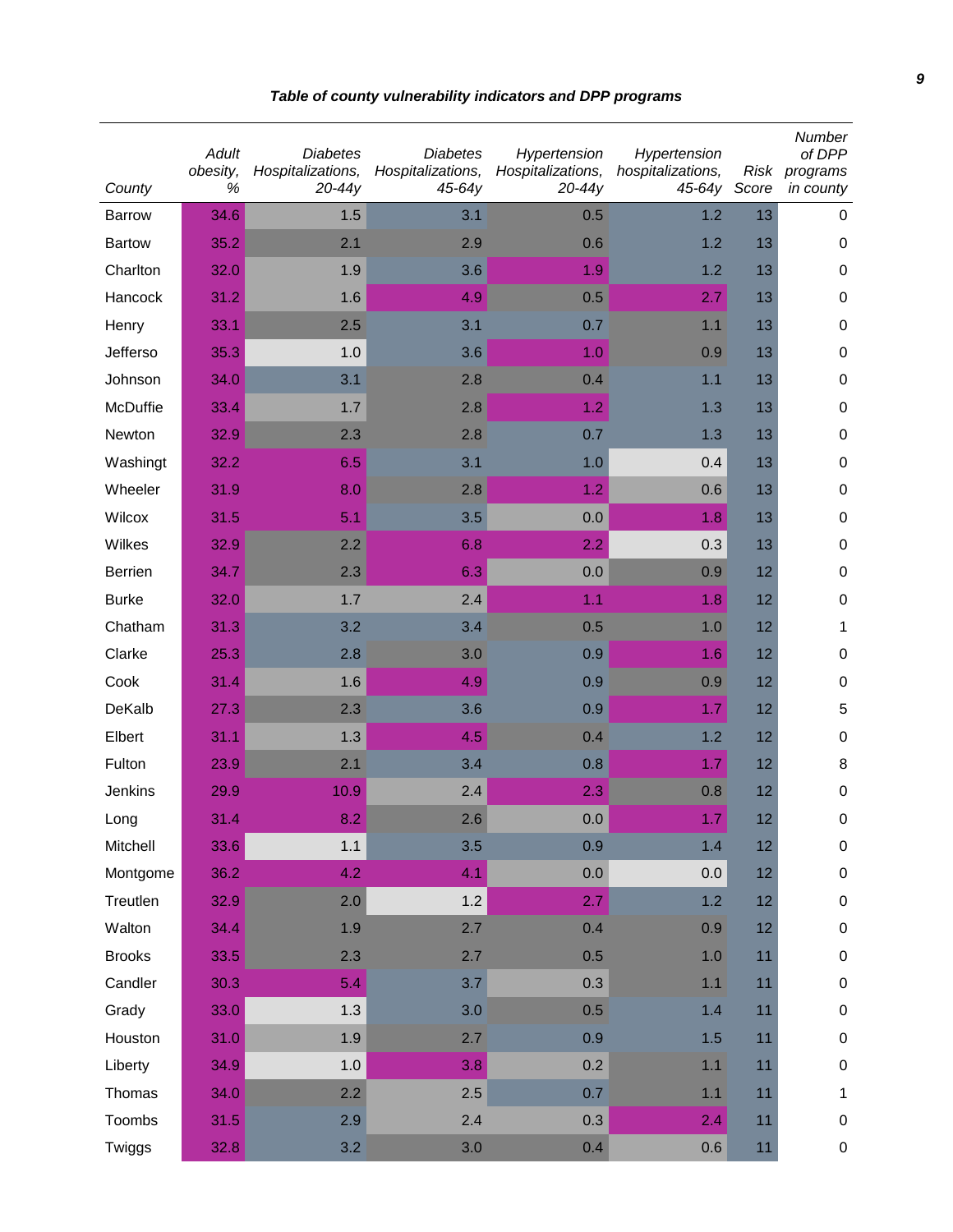| County          | Adult<br>obesity,<br>$\%$ | <b>Diabetes</b><br>Hospitalizations,<br>$20 - 44y$ | <b>Diabetes</b><br>Hospitalizations,<br>$45-64y$ | Hypertension<br>Hospitalizations,<br>$20-44y$ | Hypertension<br>hospitalizations,<br>45-64y | Risk<br>Score | Number<br>of DPP<br>programs<br>in county |
|-----------------|---------------------------|----------------------------------------------------|--------------------------------------------------|-----------------------------------------------|---------------------------------------------|---------------|-------------------------------------------|
| Upson           | 32.0                      | 3.1                                                | 3.0                                              | 0.5                                           | 0.9                                         | 11            | $\mathbf 0$                               |
| Bleckley        | 30.4                      | 1.5                                                | 2.7                                              | 0.8                                           | 1.6                                         | 10            | $\mathbf 0$                               |
| <b>Bulloch</b>  | 33.5                      | 3.7                                                | 2.4                                              | 0.1                                           | 0.7                                         | 10            | 0                                         |
| Dodge           | 28.5                      | 3.9                                                | 3.0                                              | 1.4                                           | 0.4                                         | 10            | $\pmb{0}$                                 |
| Floyd           | 31.0                      | 1.9                                                | 3.0                                              | 0.4                                           | 0.7                                         | 10            | $\overline{2}$                            |
| Greene          | 29.7                      | 1.9                                                | 2.2                                              | 1.2                                           | 1.5                                         | 10            | $\pmb{0}$                                 |
| Morgan          | 26.5                      | 2.3                                                | 1.5                                              | 1.1                                           | 1.7                                         | 10            | $\pmb{0}$                                 |
| Muscogee        | 28.8                      | 3.2                                                | 3.0                                              | 0.5                                           | 1.1                                         | 10            | 1                                         |
| Pulaski         | 31.7                      | 1.9                                                | 3.6                                              | 0.0                                           | 3.4                                         | 10            | $\mathbf 0$                               |
| Seminole        | 30.7                      | 3.1                                                | 7.2                                              | 0.0                                           | 0.9                                         | 10            | $\pmb{0}$                                 |
| Taylor          | 28.8                      | 3.5                                                | 1.7                                              | 4.0                                           | 1.1                                         | 10            | $\pmb{0}$                                 |
| Wayne           | 31.8                      | 2.9                                                | 3.4                                              | 0.2                                           | 0.6                                         | 10            | $\pmb{0}$                                 |
| Whitfiel        | 33.5                      | 2.1                                                | 5.1                                              | 0.3                                           | 0.5                                         | 10            | $\pmb{0}$                                 |
| <b>Baker</b>    | 30.0                      | 4.5                                                | 5.8                                              | 0.0                                           | 0.0                                         | 9             | $\pmb{0}$                                 |
| Camden          | 31.5                      | 2.1                                                | 2.7                                              | 0.2                                           | 1.0                                         | 9             | $\pmb{0}$                                 |
| Chattoog        | 34.0                      | 2.0                                                | 2.2                                              | 0.4                                           | 0.5                                         | 9             | $\pmb{0}$                                 |
| Cobb            | 22.9                      | 2.3                                                | 2.4                                              | 0.6                                           | 1.3                                         | 9             | 5                                         |
| Emanuel         | 36.3                      | 2.7                                                | 2.8                                              | 0.2                                           | 0.4                                         | 9             | $\pmb{0}$                                 |
| Franklin        | 29.5                      | 2.7                                                | 3.6                                              | 0.2                                           | 0.9                                         | 9             | $\pmb{0}$                                 |
| Gwinnett        | 29.5                      | 1.7                                                | 2.6                                              | 0.5                                           | 1.6                                         | 9             | $\overline{c}$                            |
| Hart            | 29.9                      | 1.9                                                | 5.0                                              | 0.0                                           | 1.6                                         | 9             | 0                                         |
| Pike            | 26.2                      | 2.0                                                | 3.4                                              | 0.6                                           | 0.8                                         | 9             | $\pmb{0}$                                 |
| Polk            | 34.5                      | 2.5                                                | 2.4                                              | 0.2                                           | 0.7                                         | 9             | 0                                         |
| Schley          | 30.4                      | 0.0                                                | 5.1                                              | 0.0                                           | 1.7                                         | 9             | $\pmb{0}$                                 |
| <b>Tattnall</b> | 33.1                      | 1.4                                                | 3.5                                              | 0.5                                           | 0.2                                         | 9             | $\pmb{0}$                                 |
| Warren          | 32.0                      | 0.0                                                | 2.5                                              | 2.5                                           | 1.0                                         | 9             | $\mathbf 0$                               |
| <b>Brantley</b> | 33.1                      | 0.9                                                | 3.1                                              | 0.4                                           | 0.3                                         | 8             | $\pmb{0}$                                 |
| <b>Butts</b>    | 28.7                      | 3.2                                                | 3.2                                              | 0.4                                           | 0.3                                         | 8             | $\pmb{0}$                                 |
| Calhoun         | 34.4                      | 0.8                                                | 1.7                                              | 0.0                                           | 1.7                                         | 8             | $\pmb{0}$                                 |
| Catoosa         | 27.8                      | 4.0                                                | 3.8                                              | 0.0                                           | 0.0                                         | 8             | $\mathbf{1}$                              |
| Coweta          | 26.8                      | 3.2                                                | 2.6                                              | 0.7                                           | 0.7                                         | 8             | $\mathbf{1}$                              |
| Effingha        | 35.2                      | 1.2                                                | 2.9                                              | 0.2                                           | 0.5                                         | 8             | $\pmb{0}$                                 |
| Gilmer          | 29.7                      | 3.3                                                | 2.7                                              | 0.2                                           | 0.5                                         | 8             | $\mathbf 0$                               |
| Glascock        | 28.6                      | 8.5                                                | 1.9                                              | 1.7                                           | 0.0                                         | 8             | $\pmb{0}$                                 |
| Gordon          | 29.3                      | 2.9                                                | 2.5                                              | 0.5                                           | 0.7                                         | $\bf 8$       | $\pmb{0}$                                 |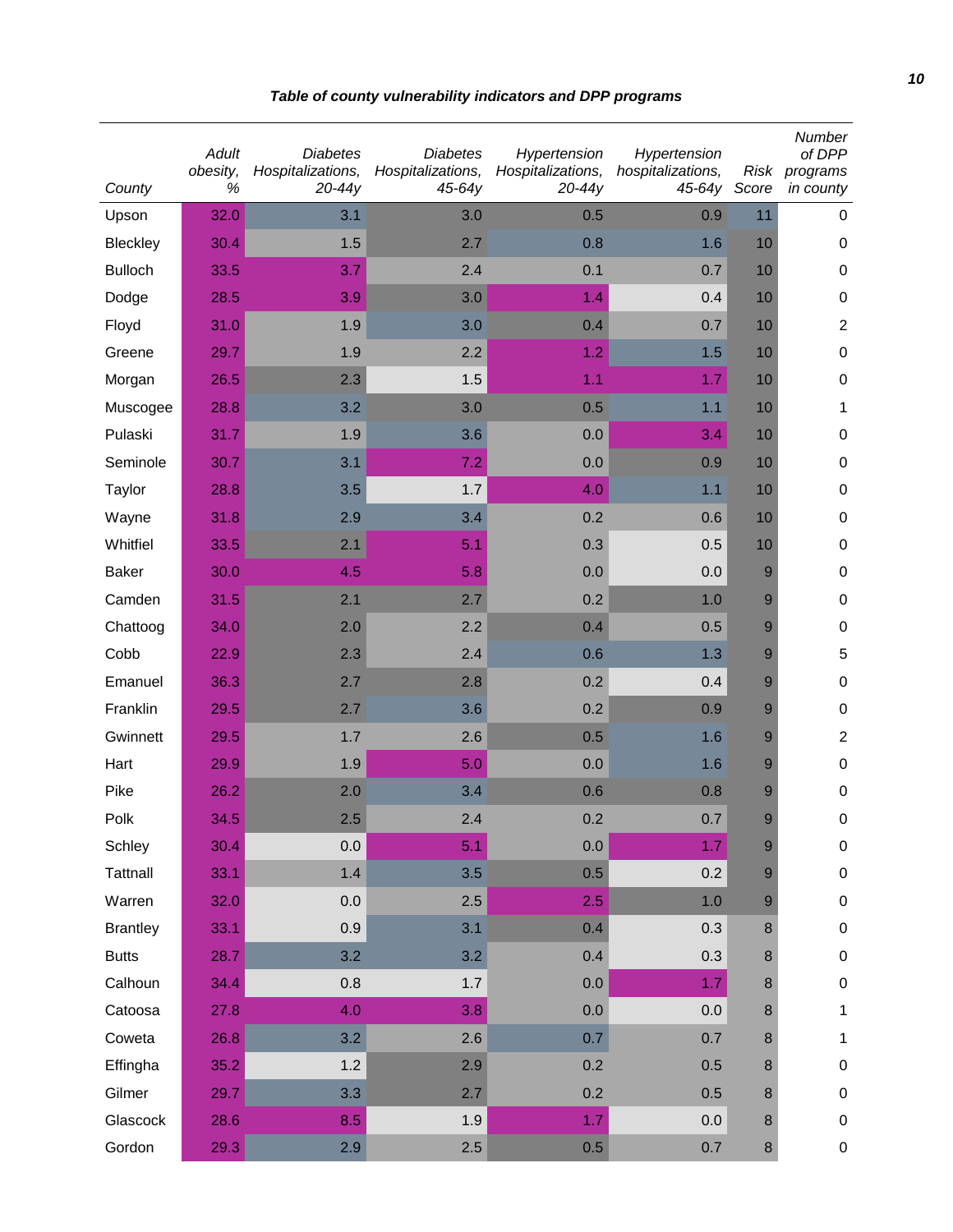| County         | Adult<br>obesity,<br>$\%$ | <b>Diabetes</b><br>Hospitalizations,<br>$20 - 44y$ | <b>Diabetes</b><br>Hospitalizations,<br>$45 - 64y$ | Hypertension<br>Hospitalizations,<br>$20-44y$ | Hypertension<br>hospitalizations,<br>45-64y Score | <b>Risk</b>    | Number<br>of DPP<br>programs<br>in county |
|----------------|---------------------------|----------------------------------------------------|----------------------------------------------------|-----------------------------------------------|---------------------------------------------------|----------------|-------------------------------------------|
| Jeff           | 30.0                      | 1.5                                                | 3.8                                                | 0.5                                           | 0.4                                               | 8              | 0                                         |
| Jones          | 33.5                      | 4.2                                                | 2.1                                                | 0.0                                           | 0.6                                               | 8              | $\mathbf 0$                               |
| Lamar          | 30.6                      | 2.9                                                | 1.8                                                | 0.9                                           | 0.7                                               | 8              | $\pmb{0}$                                 |
| Lee            | 31.2                      | 2.0                                                | 2.3                                                | 0.3                                           | 1.1                                               | 8              | $\pmb{0}$                                 |
| Murray         | 32.5                      | 1.8                                                | 3.1                                                | 0.1                                           | 0.3                                               | 8              | $\pmb{0}$                                 |
| Paulding       | 28.6                      | 1.7                                                | 2.9                                                | 0.6                                           | 0.9                                               | 8              | 0                                         |
| <b>Stewart</b> | 34.2                      | 0.0                                                | 2.6                                                | 0.9                                           | 0.0                                               | 8              | $\pmb{0}$                                 |
| Talbot         | 33.3                      | 1.5                                                | 2.3                                                | 0.7                                           | 0.4                                               | 8              | $\pmb{0}$                                 |
| <b>Telfair</b> | 30.9                      | 4.9                                                | 1.2                                                | 0.3                                           | 0.7                                               | 8              | $\pmb{0}$                                 |
| <b>Banks</b>   | 27.0                      | 5.1                                                | 1.8                                                | 0.4                                           | 0.5                                               | 7              | $\pmb{0}$                                 |
| Chattaho       | 27.3                      | 1.5                                                | 4.0                                                | 0.0                                           | 1.0                                               | 7              | $\pmb{0}$                                 |
| Columbia       | 30.3                      | 1.8                                                | 1.5                                                | 0.6                                           | 0.9                                               | $\overline{7}$ | $\pmb{0}$                                 |
| Hall           | 25.7                      | 1.3                                                | 2.5                                                | 0.6                                           | 0.8                                               | $\overline{7}$ | 1                                         |
| Lanier         | 33.2                      | 1.9                                                | 0.7                                                | 0.0                                           | 1.1                                               | $\overline{7}$ | $\boldsymbol{0}$                          |
| Lincoln        | 29.0                      | 1.8                                                | 3.1                                                | 0.0                                           | 0.8                                               | 7              | $\pmb{0}$                                 |
| Lumpkin        | 30.7                      | 2.8                                                | 2.4                                                | 0.3                                           | 0.6                                               | $\overline{7}$ | $\pmb{0}$                                 |
| Madison        | 31.9                      | 1.6                                                | 1.5                                                | 0.1                                           | 1.3                                               | $\overline{7}$ | $\pmb{0}$                                 |
| Miller         | 30.3                      | 0.6                                                | 2.9                                                | 1.1                                           | 0.4                                               | $\overline{7}$ | $\pmb{0}$                                 |
| Oglethor       | 30.1                      | 4.8                                                | 1.6                                                | 0.3                                           | 0.6                                               | $\overline{7}$ | $\pmb{0}$                                 |
| Pierce         | 28.5                      | 3.3                                                | 5.2                                                | 0.0                                           | 0.2                                               | $\overline{7}$ | $\pmb{0}$                                 |
| Putnam         | 30.0                      | 2.6                                                | 2.4                                                | 0.4                                           | 0.6                                               | 7              | $\pmb{0}$                                 |
| Quitman        | 34.0                      | 0.0                                                | 7.1                                                | 0.0                                           | 0.0                                               | $\overline{7}$ | $\pmb{0}$                                 |
| Appling        | 34.8                      | 1.2                                                | 0.9                                                | 0.2                                           | 0.5                                               | 6              | 0                                         |
| Carroll        | 31.7                      | 1.6                                                | 2.1                                                | 0.5                                           | 0.6                                               | $\,$ 6 $\,$    | $\overline{c}$                            |
| Clinch         | 29.6                      | 0.6                                                | 2.9                                                | 0.6                                           | 0.7                                               | 6              | $\pmb{0}$                                 |
| Dade           | 32.3                      | 0.0                                                | 3.7                                                | 0.0                                           | 0.0                                               | 6              | $\pmb{0}$                                 |
| Evans          | 33.5                      | 1.8                                                | 0.9                                                | 0.0                                           | 0.9                                               | 6              | $\pmb{0}$                                 |
| Glynn          | 26.2                      | 2.6                                                | 2.7                                                | 0.3                                           | 0.6                                               | 6              | $\pmb{0}$                                 |
| Habersha       | 31.7                      | 2.5                                                | 2.1                                                | 0.1                                           | 0.7                                               | 6              | $\pmb{0}$                                 |
| Stephens       | 30.1                      | 0.5                                                | 3.2                                                | 0.2                                           | 0.7                                               | 6              | $\pmb{0}$                                 |
| Webster        | 32.1                      | 0.0                                                | 0.0                                                | 0.0                                           | 1.8                                               | 6              | $\pmb{0}$                                 |
| White          | 28.6                      | 2.5                                                | 1.1                                                | 0.2                                           | 1.1                                               | $\,6$          | $\pmb{0}$                                 |
| Clay           | 29.8                      | 0.0                                                | 4.6                                                | 0.0                                           | 0.0                                               | 5              | $\pmb{0}$                                 |
| Jackson        | 27.4                      | 1.5                                                | 2.6                                                | 0.4                                           | 0.7                                               | $\mathbf 5$    | $\pmb{0}$                                 |
| Marion         | 32.9                      | $1.4$                                              | 1.9                                                | 0.0                                           | 0.5                                               | 5              | $\pmb{0}$                                 |